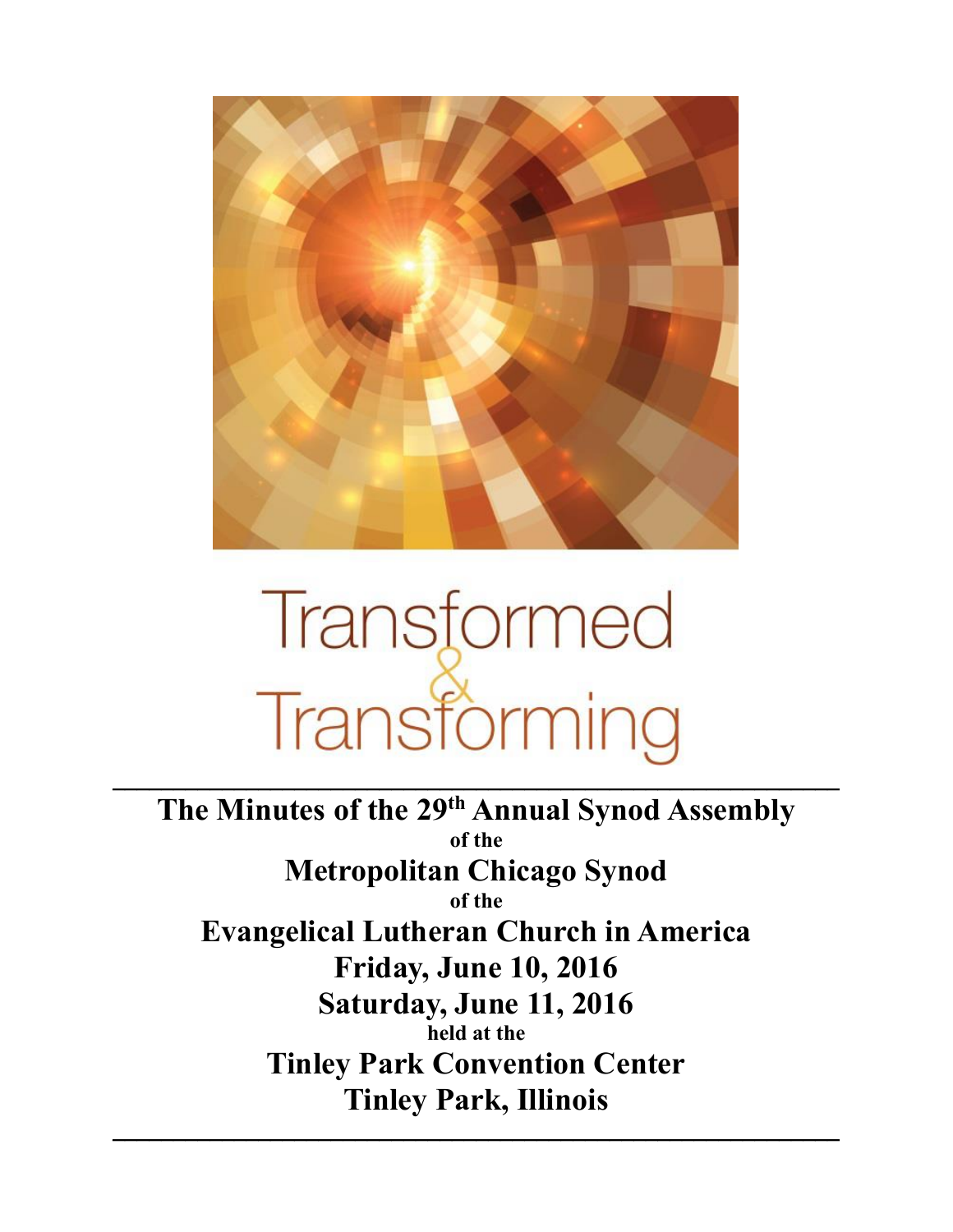

# **Evangelical Lutheran Church in America**

God's work. Our hands.



**Transformed Transforming** Metropolitan Chicago Synod, ELCA<br>- 29th Annual Synod Assembly

# **29 th Annual Synod Assembly of the Metropolitan Chicago Synod of the Evangelical Lutheran Church in America Friday, June 10, 2016 and Saturday, June 11, 2016 Tinley Park Convention Center Tinley Park, Illinois** \_\_\_\_\_\_\_\_\_\_\_\_\_\_\_\_\_\_\_\_\_\_\_\_\_\_\_\_\_\_\_\_\_\_\_\_\_\_\_\_\_\_\_\_\_\_\_\_\_\_\_\_\_\_\_\_\_\_\_\_\_\_\_\_\_\_\_\_\_\_\_\_\_\_\_\_\_\_

# **Plenary Session One**

#### **Orientation of New Voting Members**

At 8:30AM Secretary Srock gave a presentation to the voting members of the 2016 Assembly who were new to serving as an assembly voting member. The presentation included an explanation of their roles and responsibilities as voting members, the relationship of the synod to the congregations and to the churchwide expression, how the assembly functioned, a brief overview of the agenda, and procedures for parliamentary action during the various assembly gatherings.

#### **Welcome**

At 9:20AM Bishop Miller welcomed the voting members, visitors, and guests to the Twenty-Ninth Annual Assembly of the Metropolitan Chicago Synod of the Evangelical Lutheran Church in America and invited them to join in Opening Worship.

#### **Opening Worship**

The 2016 Assembly of the Metropolitan Chicago Synod began with opening devotions and the Order for the Opening of the Assembly at 9:15AM that was led by Bishop Miller. At 9:24AM Bishop Miller declared the assembly to be in session.

#### **Appointment of Parliamentarian**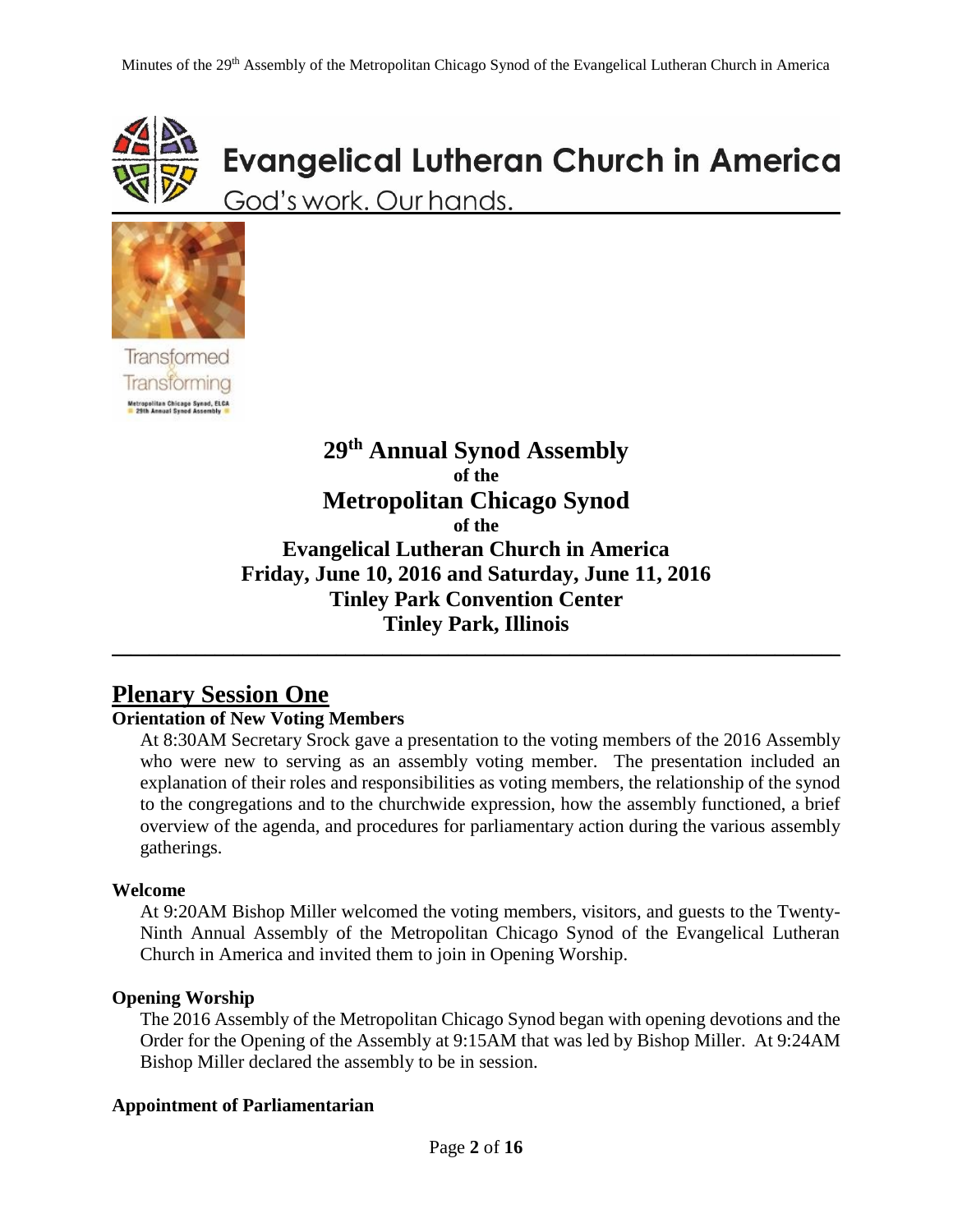As the first order of business, in consultation with the Synod Council, Bishop Miller appointed Ms. Joan Bundley as parliamentarian for this assembly. Ms. Bundley is a Registered Professional Parliamentarian with the National Association of Parliamentarians. Bishop Miller welcomed Ms. Bundley back to our assembly, as she has served our synod in this capacity in years past.

#### **Introduction of the Assembly Planning Team and Chaplain**

Bishop Miller then introduced the members of the 2016 Assembly Planning Team and had them stand as their names were read. He thanked them for their hard work in preparing for this year's assembly.

#### **Assembly Planning Team:**

Ms. Erma Alvarez, staff Ms. Joan Church Mr. Ken Church Ms. Nanette Dahlke Mr. Jeff Drake, staff Rev. Michael Fick Rev. Hector Garfias-Toledo, staff Ms. Vicki Hill Mr. Steven Homberg, staff Rev. Ray Legania, staff Bishop Wayne Miller, staff Ms. Yvette Newberry White Ms. Mary Richardson, staff Ms. Gloria Rowland Ms. Sandra Schlauch Ms. Patricia Schmitt Rev. Steven Srock Rev. Sarah Stumme, staff Ms. Patti Tregoning Ms. Kathleen West Ms. Beth Lawniczak, chair

Bishop Miller then introduced and thanked our emcee for this year's assembly, Rev. Alex LaChapelle.

#### **Introduction of the Assembly Committees**

**Credentials and Courtesies Committee**

At 9:28AM Bishop Miller called upon our Vice President, Ms. Nanette Dahlke, who in consultation with the Synod Council, made the following appointments to the assembly committees.

| Urtuthinis anu Courttsits Committee    |                               |
|----------------------------------------|-------------------------------|
| Rev. Ellen Arthur, chair               | Rev. Ray Legania, staff       |
| <b>Minutes Committee</b>               |                               |
| Ms. Lynn Dreymiller                    | Ms. Patti Tregoning           |
| Rev. Steve Srock, chair                |                               |
| <b>Reference and Counsel Committee</b> |                               |
| Rev. Lawrence Clark                    | Rev. Thad Fisher              |
| Mr. Rodger Jones                       | Rev. Robert Navarro           |
| Rev. Kwame Pitts                       | Ms. Kathleen Sawyer           |
| Deborah Welch                          | Mr. Charles Willett, Jr.      |
| Rev. Sue Allen, chair                  | Rev. Steven Srock, ex-officio |
|                                        |                               |
|                                        |                               |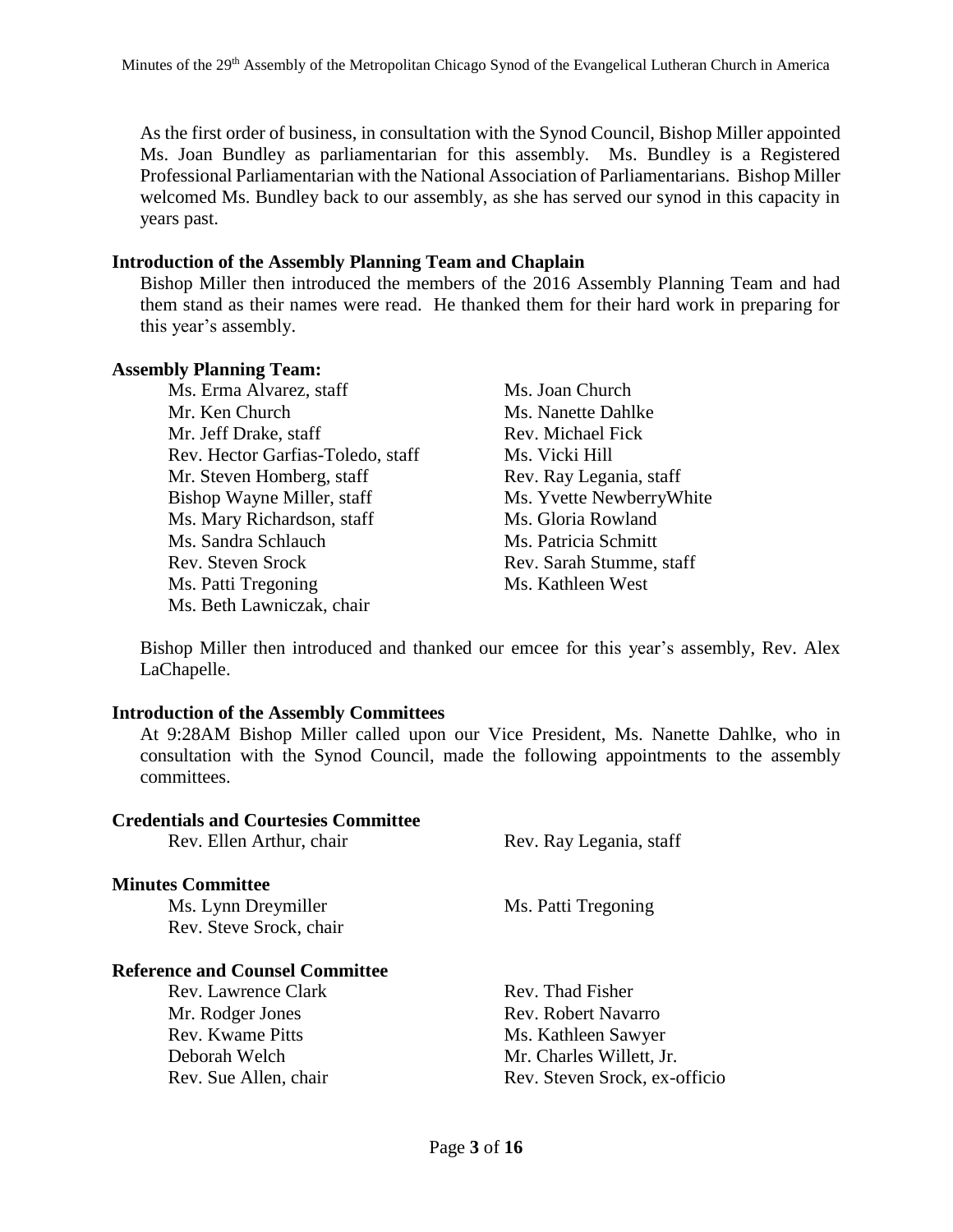#### **Sergeants at Arms**

Mr. David Glover Ms. Jackie Good Mr. Ray Good Ms. Beth Howell Rev. Rhonda Kral Rev. Jeffrey Mikyska Ms. Lisa Neubert Ms. Rene Paquin Rev. Rhonda Pruitt Mr. Jim Valentine Rev. Paul Pfeffer, chair

Rev. Mary Appelt-Graves Ms. Patricia Gerber Bornholt Rev. Joanne Fitzgerald Rev. Hector Garfias-Toledo, staff

#### **Report of the Credentials and Courtesies Committee**

At 9:32AM Bishop Miller called upon Rev. Ellen Arthur for the report of the Credentials and Courtesies Committee. She reported to the assembly that the total number of voting members registered as of 9:00AM was 333 (104 - Rostered Clergy Voting Members; 11 - Rostered Lay Voting Members; 218 - Lay Voting Members; 85 - visitors, staff, and display presenters) with the number of voting members necessary for a quorum being 167. Bishop Miller declared a quorum to be present at 9:33AM.

#### **Approval of the Agenda**

Bishop Miller instructed the assembly to turn to the agenda for the assembly which was printed in the supplement to the Book of Reports located in the packets that the voting members had received at the time of registration. It was moved, seconded, and adopted.

#### **Bar of the Assembly and the Rules of the Assembly**

At 9:34AM, Bishop Miller called upon Rev. Steve Srock to explain the bar of the assembly. Secretary Srock instructed the assembly that the bar of the assembly was the area where voting members must be seated in order for their votes to be counted. Guest and visitors are asked to sit outside the bar during all plenary sessions. The bar of the assembly included all tables and chairs within the stanchions and ropes across the back of the room. Only those voting members seated within the bar and wearing the proper credentials would be allowed to vote. Secretary Srock then explained to the assembly how resolutions would be handled, including how to address the chair and voting members of our assembly. Secretary Srock asked the members of the assembly to refer to the document containing the "*Rules of Organization and Procedure for the 2016 Metropolitan Chicago Synod Assembly"* that was contained in the packet of materials that the voting members were given at the time of registration. He instructed the assembly regarding the three microphones: *green* for those speaking in favor of an action; *red* for those speaking in opposition; and *white* for points of order, information, or clarification. Voting members were asked to address their comments to the chair and to face the assembly while speaking. The order for speaking would be under the direction of the chair (Bishop Miller) and would alternate between those speaking in favor and those in oppositions. Only those voting members seated within the bar and wearing the proper credentials would be allowed to address the assembly. Regarding the resolutions, this year's chair of the Reference and Counsel Committee, the Rev. Sue Allen, will present how we will handle the resolutions, the debate on those matters, along with their respective hearings, when it is time for those matters to be brought before the assembly.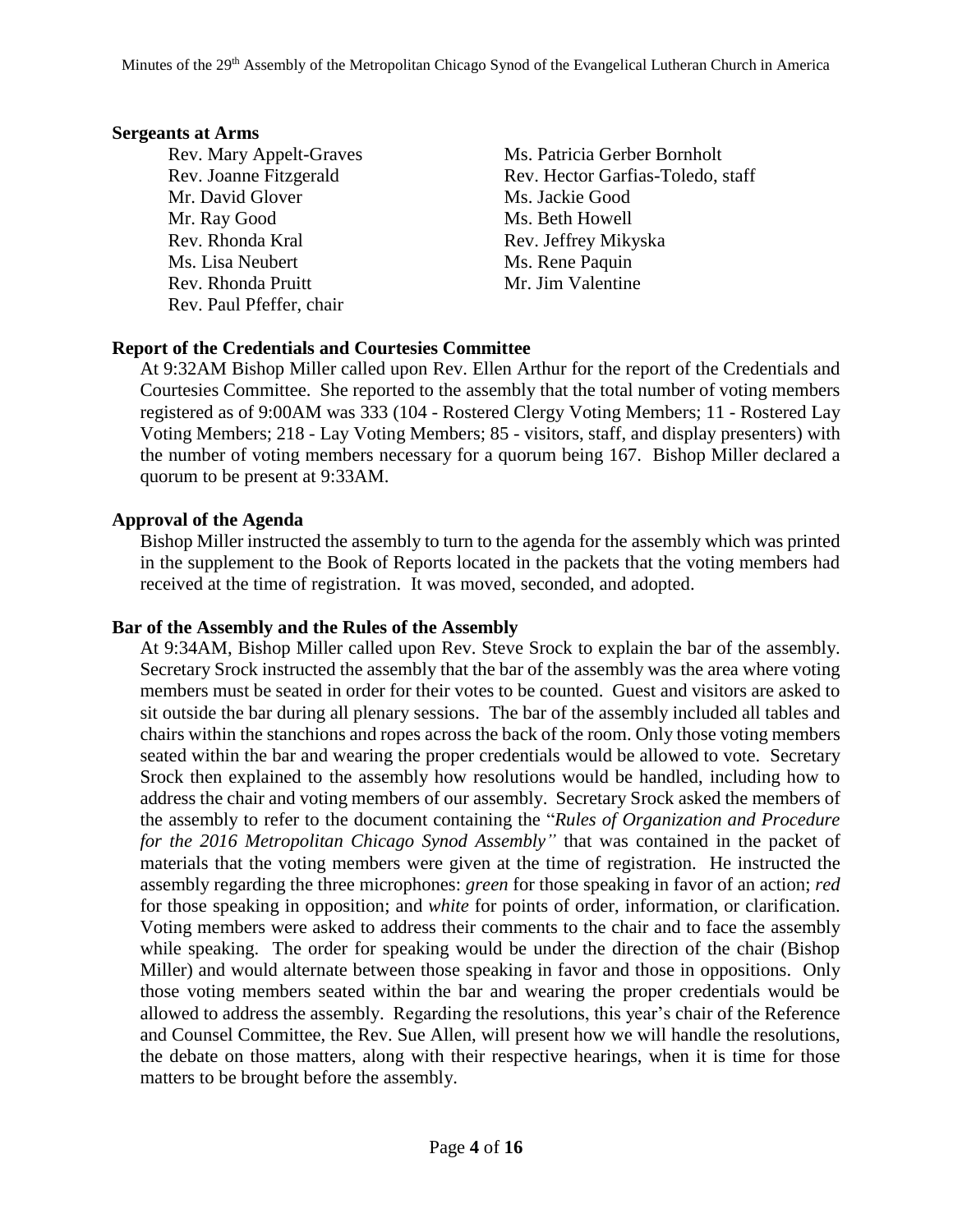All of these matters along with many others concerning how we will interact over the next two days are described in detail and contained in the document entitled, *Rules of Organization and Procedure for the 2016 Metropolitan Chicago Synod Assembly*. Secretary Srock stated that this document has been reviewed and approved by the Metropolitan Chicago Synod Council and on their behalf he was presenting it to this assembly for adoption and implementation. It appears in the Book or Reports immediately following the agenda. Since this comes to the assembly as a recommendation from the synod council it does not need to be moved or seconded. Bishop Miller acknowledged that the matter was properly before the assembly for consideration exclusive of quoted and highlighted constitutional provisions and bylaws that already are in force. The motion was adopted.

#### **Report of the Committee on Reference and Counsel**

At 9:40AM Bishop Miller called upon the Rev. Sue Allen, chair of the Reference and Counsel Committee to offer the assembly instructions on the resolutions that are to come before the assembly. Rev. Allen asked the assembly to refer to printed instructions in their packets regarding the procedures for placing resolutions and amendments before the assembly. She explained that there would be hearings on the resolutions the assembly would be considering prior to consideration and that the times and locations of those hearings would be given to the assembly.

#### **Mission Moment**

Bishop Miller invited Mr. Ken Olson, Coordinator of the Synod's Mission Interpreters, to come to the white microphone for this Assembly's first Mission Moment. He shared information on speaking out for Lutheran Social Services of Illinois and others.

#### **Introduction of Special Guests**

At 9:48AM Bishop Miller invited Vice President Dahlke to welcome our assembly guests that represented our wide range of partnerships in mission and ministry.

- Churchwide office Representative Rev. Rafael Malpica Padilla, ELCA Executive Director of the Global Mission Unit
- Bishop Sally Dyck, Northern Illinois Conference, United Methodist Church
- Bishop Jeffrey Lee, Episcopal Diocese of Chicago
- Rev. Dr. Jorge L. Morales, Conference Minister, Illinois Conference, United Church of Christ
- Mr. Mark Stutrud, President and Chief Executive Officer, Lutheran Social Services of Illinois
- Rev. Ramie Bakken, Regional Coordinator, Region 5 of the ELCA
- The Rev. Kathie Bender Schwich, Advocate Healthcare Systems, Senior Vice President, Mission and Spiritual Care Advocate Health Care
- Rev. Don Hallberg, ELCA Mission Investment Fund
- Ms. Beth Lewis, Augsburg Fortress Publishers
- Rev. Arnie Pierson, ELCA Credit Union

Bishop Miller thanked Vice President Dahlke and then invited the assembly to welcome our guests and the Assembly did so with applause.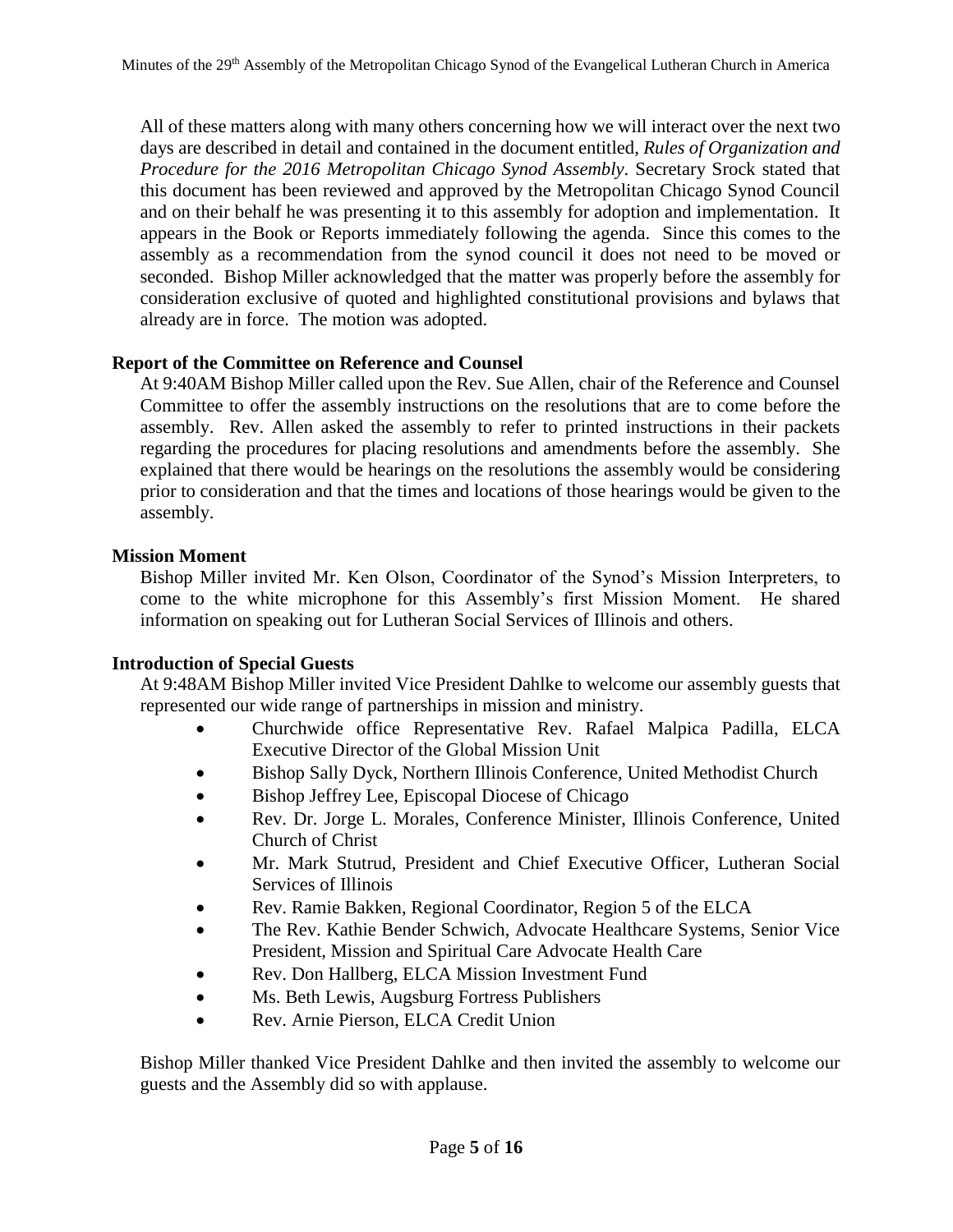#### **Our First Guest Speaker**

At 9:51AM Bishop Miller then invited our first guest speaker, Bishop Sally Dyck, bishop of the Northern Illinois Conference of the United Methodist Church to address the assembly.

#### **Report of the Synodical Treasurer and the Introduction of 2016 Budget**

At 10:12AM Bishop Miller invited Ms. Yvette NewberryWhite to the stage. Treasurer NewberryWhite offered her treasurer's report and then introduced next year's budget. As a part of her report, she stated that the 2017 Budget had been reviewed by the synod council and comes to the assembly as a recommendation from them. It therefore does not need to be moved or seconded.

Treasurer NewberryWhite announced that there would be a hearing to discuss the budget that afternoon at 3:35PM in the South Pavilion Room Three. Bishop Miller stated that if there were no objections, consideration of the budget would be tabled until Saturday morning after the hearing. There were no objections and the motion was tabled.

#### **Report of the Vice President**

At 10:18AM Bishop Miller called upon Vice President Dahlke to present her vice president's report.

#### **Report of the Synodical Secretary**

Following the vice president's report at 10:28AM, Bishop Miller called upon the synod secretary, Rev. Steven Srock, for his report to the Assembly.

#### **Mission Moment**

At 10:41AM Bishop Miller invited JoAnn Post, pastor of the Lutheran Church of the Ascension in Northfield, to come to the microphone and tell us about the Forty Days of Giving challenge at her congregation.

#### **Presentation of the ELCA Credit Union**

At 10:46AM Bishop Miller invited Rev. Arnie Pierson and Mr. Luis Reyes, to make a presentation to the assembly about the newly formed ELCA Credit Union.

#### **Our Second Guest Speaker**

At 10:53AM Bishop Miller invited Mr. Mark Stutrud, president and chief executive officer of Lutheran Social Services of Illinois to report on the work of LSSI.

#### **Presentation of the ELCA World Hunger Appeal**

At 11:03AM Bishop Miller invited Reverend Robin Brown, Associate Director, ELCA World Hunger and Disaster, in the Mission Advancement Unit of the ECLA, to make a presentation on ELCA World Hunger.

#### **Mission Moment**

At 11:21AM Bishop Miller invited Mr. Greg Hammond, a member of Grace Lutheran Church in Mount Prospect, to come to the center microphone for our assembly's next Mission Moment. Mr. Hammond will offer information on congregations working with RefugeeOne to provide a home for a Syrian family.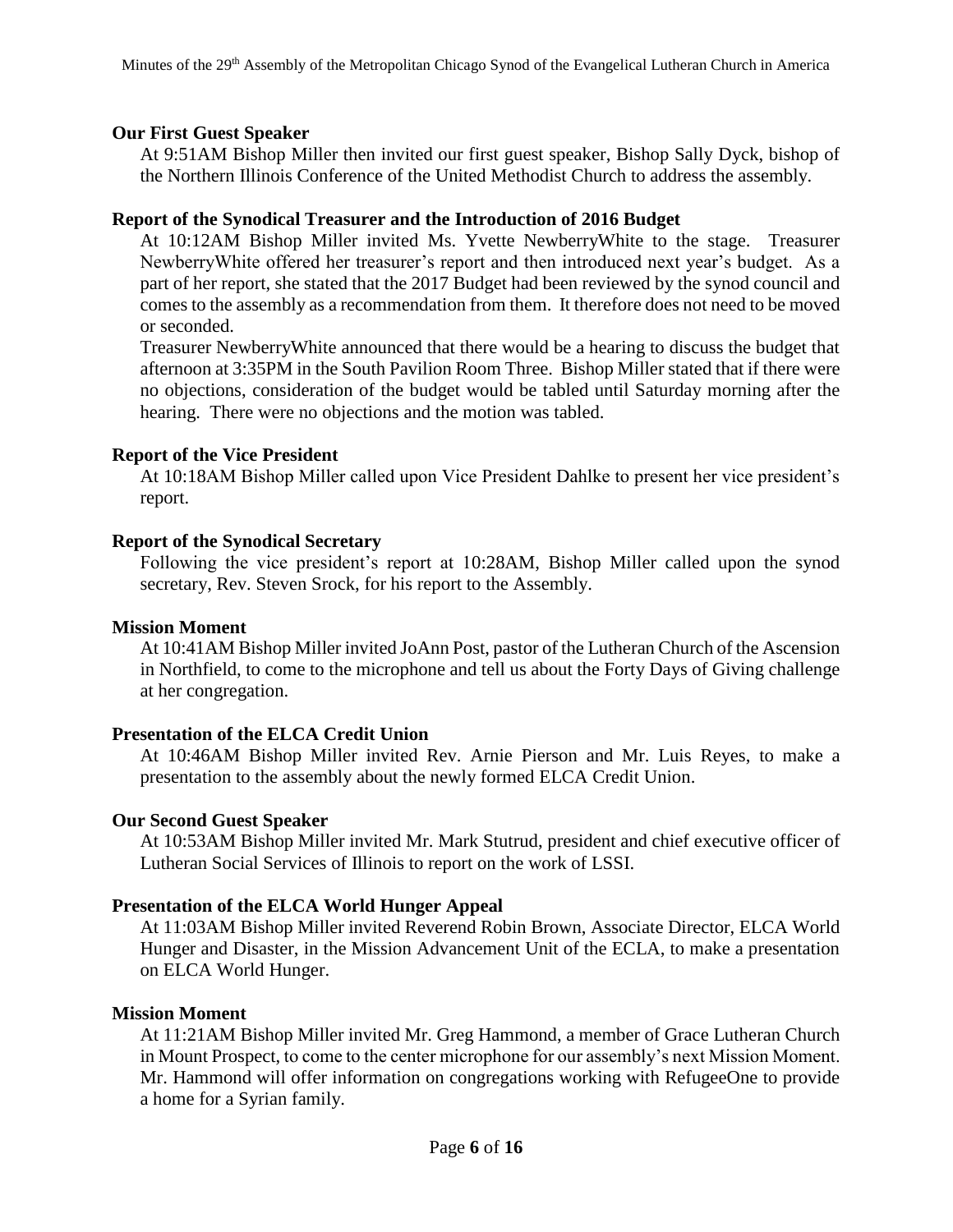#### **Announcements and Adjournment**

Bishop Miller then invited Rev. Alex LaChapelle to the stage to make announcements. Pastor LaChapelle mentioned that evaluations of the Assembly would be e-mailed to participants. He then gave instruction regarding the box lunches and the transition to the Conference meetings and led the assembly in a meal prayer. Bishop Miller then adjourned the assembly at 11:23AM and asked to reconvene at 12:45PM.

#### **Lunch and Conference Meetings**

During lunch the eight synod conferences met in separate areas to conduct business.

### **Plenary Session Two**

#### **Reconvening of the Assembly**

At 12:51PM Bishop Miller called the assembly back to order.

#### **Our Third Guest Speaker**

At 12:54PM Bishop Miller invited our third guest speaker, Bishop Jeffrey Lee, bishop of the Episcopal Diocese of Chicago to address the assembly.

#### **Mission Moment**

At 1:11PM Bishop Miller invited Mr. Dan Dorman, a member of Trinity Lutheran Church in Des Plaines. The video focuses on a program at Trinity, Five Loaves and Two Fish Community Lunch, which offers a free lunch to the needy.

#### **Our Fourth Guest Speaker**

At 1:14PM Bishop Miller invited our fourth pair of guests, Sister Mary Ellen Commbe and Mr. Daniel Olsen, who will bring greetings from the Archdiocese of Chicago. Sister Mary Ellen is the Associate Director for the Office of Ecumenical and Interreligious Affairs at the Archdiocese of Chicago and Mr. Olsen is Assistant Director in the same office. Sister Mary Ellen read a letter of greeting from Archbishop Blase J. Cupich.

#### **Reformation Anniversary**

At 1:19PM Bishop Miller invited the Reverend Nicholas Zook, pastor of Concordia Lutheran Church in Chicago to speak about resources for dialogue, study and prayer together by congregations and Catholic parishes as we prepare to celebrate the 500<sup>th</sup> Anniversary of the Reformation next year, the renewal of the covenant between Catholics and Lutherans in Chicago, and resources that will be made available for congregations seeking to form Covenants with Catholic parishes in their communities.

#### **Portico Presentation**

At 1:24PM Bishop Miller invited Ms. Kelsey Bode, Events Coordinator, Customer Outreach, from Portico Benefit Services to address the assembly.

#### **Augsburg Fortress Presentation**

At 1:28PM Bishop Miller welcomed Ms. Beth Lewis, Chief Executive Officer, of Augsburg Fortress Publishers and invited her to address the assembly.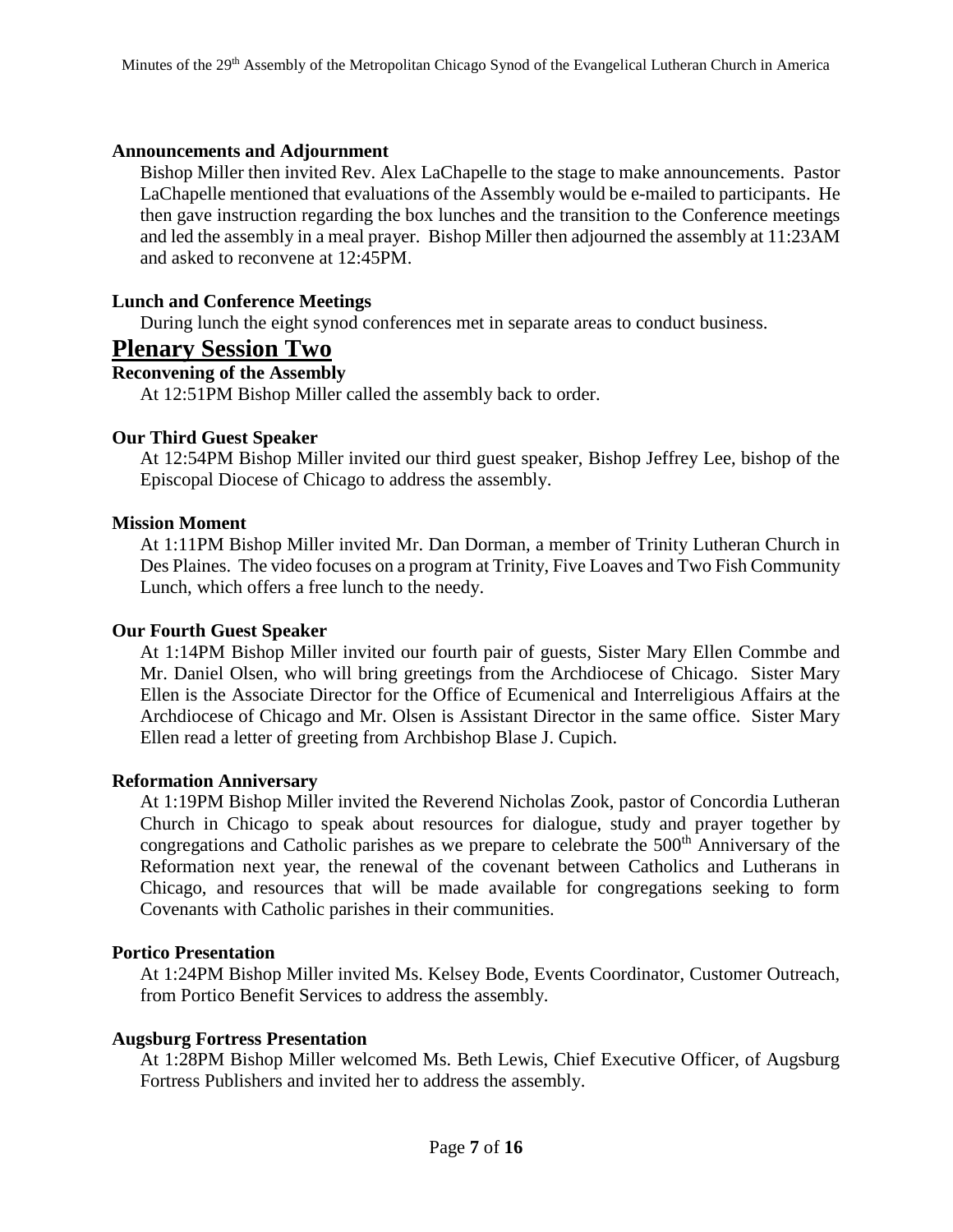#### **Latino Strategy Update**

At 1:35M Bishop Miller asked the Rev. Sandra Jones, chair of the Synod's Latino Ministry Strategy Implementation Team, to join him on the stage and to present to the assembly an update on the Latino Strategy. After her report Pastor Jones moved the adoption of the updated strategy. It was seconded and action on the motion was tabled until Saturday after today's hearing. There will be a hearing to discuss the Latino Strategy Friday afternoon at 3:35PM in the North Pavilion Four room.

#### **Announcements and Adjournment**

Following the presentation Bishop Miller announced that the assembly would now be transitioning to the scheduled hearings and workshops at the locations designated and that our plenary session would resume at 2:50PM. At 1:38PM Bishop Miller declared the assembly in recess for hearings and workshops.

# **Plenary Session Three**

#### **Re-Convening of the Assembly**

At 3:01PM Bishop Miller called the assembly back to order and invited Pastor Gregory Moser to lead the assembly in prayer prior to consideration of resolutions coming before the assembly.

#### **Mission Moment**

At 3:03PM Bishop Miller invited the Rev. Kathy Nolte, pastor of Good Shepherd Lutheran Church, Oak Park, to the center microphone for the next Mission Moment. The topic of this Mission Moment is Kidz Express, a holistic program to transform the lives of students in the South Austin neighborhood of Chicago.

#### **Report of the Committee on Reference and Counsel**

At 3:07PM Bishop Miller announced that the next action of the assembly would be to consider those resolutions presented by the voting members to this gathering. He invited the Rev. Sue Allen, chair of the committee on reference and counsel, back to the stage to present resolutions for consideration and debate by this year's assembly.

The Rev. Sue Allen read the resolved portions of resolution **03-16 - Resolution to Support ELCA World Hunger** and moved and recommended its adoption.

#### **Resolution 03-16 - Resolution to Support ELCA World Hunger**

WHEREAS, 795 million people around the world  $-1$  in  $10 -$  cannot access the food they need to live active, healthy lives. One billion people, or 14.5% of the world's population, live in extreme poverty on less than \$1.25 a day. At some point in 2014, more than 48 million people in the United States were unsure where their next meal might come from; and 46.7 million Americans were living in poverty. For a family of four, this means that their annual household income was below \$23,850; and

WHEREAS, ELCA World Hunger responds to hunger and poverty in the United States and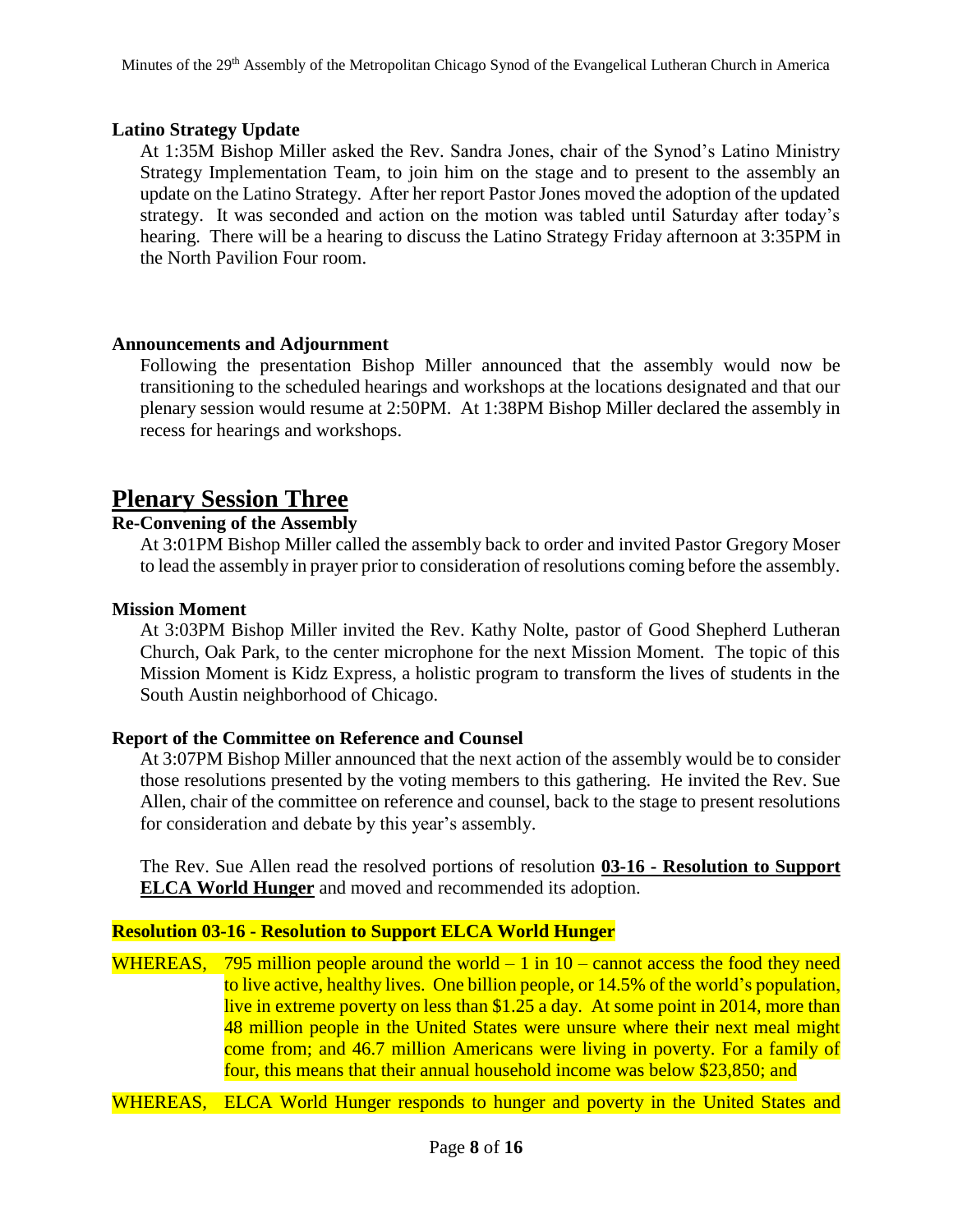around the world by addressing root causes through a comprehensive program of relief, education, advocacy, sustainable development, community organizing and networking by which people are connected to the resources they need to lift themselves out of poverty; and

- WHEREAS, in 2014 the Metropolitan Chicago Synod gave \$520,595, and in 2015 gave \$627,616 to ELCA World Hunger; and WHEREAS, in 2016 the focus of the Campaign for the ELCA will be ELCA World Hunger; and
- WHEREAS, 2017 is the commemoration of the 500th anniversary of the Reformation, reminding us again of how the church continues to be involved with the needs of society; be it
- RESOLVED, that the congregations of the Metropolitan Chicago Synod accept the challenge to raise one million dollars for ELCA World Hunger between June 1, 2016, and October 31, 2017; and be it further
- RESOLVED, that 100% of the offerings from the 2016 and 2017 Metropolitan Chicago Synod Assembly worship services be designated for ELCA World Hunger.

Bishop Miller called for a vote at 3:10PM and the motion as presented to the assembly was adopted.

The Rev. Sue Allen then read the resolved portions of resolution **04-16 – Memorial on African Descent Lutheran Lives Matter** and moved and recommended its adoption. Bishop Miller then called for debate on the resolution at 3:14PM.

#### **Resolution 04-16 – Memorial on African Descent Lutheran Lives Matter**

- RESOLVED that the Metropolitan Chicago Synod Assembly memorialize the 2016 Churchwide Assembly of the Evangelical Lutheran Church in America (ELCA) to include as part of its observance of the 500th Anniversary of the Reformation and the commemoration of the United Nation's International Decade of People of African Descent the following:
	- 1. Direct the Church Council to create a "Declaration of the ELCA to the African Descent Community" similar to the "Declaration of the ELCA to the Jewish Community (4/18/1994)" acknowledging the Lutheran church's complicity in the 400+ years of slavery and the oppression of other marginalized groups; that people of African descent were victims of slavery, the slave trade and colonialism and continue to be victims of its consequences; and, the ELCA has perpetuated racism and discrimination through attitudes, actions, policies and practices these communities still endure. The Council will bring this "Declaration" to the 2019 Churchwide Assembly for its consideration and action with a recommendation to include this Declaration in the governing documents of the ELCA;
	- 2. Direct the Church Council to require the Theological Education Advisory Council (TEAC) in partnership with the Conference of International Black Lutherans (CIBL) to recognize and dismantle white hegemony by lifting up, encouraging and incorporating academic exploration of Black Liberation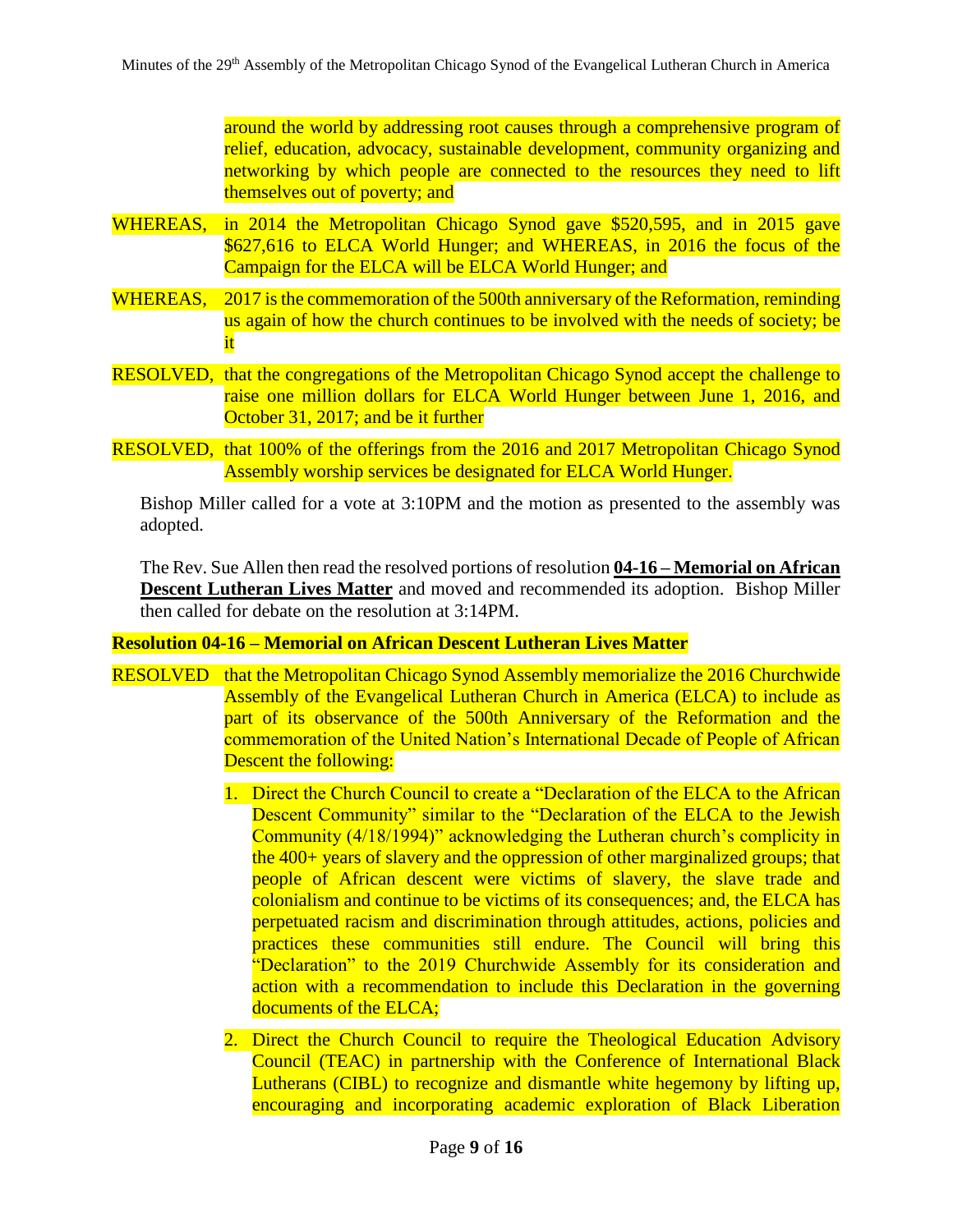theology across ELCA educational expressions, to allocate funds for the development of resources and to accomplish this by the 2019 Churchwide Assembly; and,

3. Direct the Church Council to require the Congregational and Synodical Missions Unit of the ELCA to work in partnership with the African Descent Lutheran Association to increase by 10% the number of African Descent leaders, congregations and communities served, thereby renewing its commitment (see African Descent Strategy, CWA, 2005) to create, sustain, reinvest in and support this plan of action by the 2019 Churchwide Assembly and to encourage Synods and congregations to do likewise.

Bishop Miller called for a vote at 3:17PM and the memorial as presented to the assembly was adopted. Bishop Miller then thanked Pastor Allen and stated that we would consider the remaining resolutions on Saturday morning.

#### **Mission Moment**

At 3:18PM Bishop Miller called upon Ms. Sue Cahalan for our assembly's next Mission Moment. Ms. Cahalan is a volunteer with Lutheran Suicide Prevention Ministry who frequently speaks on topics of mental health and faith as well as an attorney at law focusing in special health needs. She directs her own mental health minister in her Lutheran church in Wheaton. She discussed increasing suicide prevention awareness to reduce stigma and shame.

#### **Recognition of Anniversaries and Welcome Rostered Leaders New to the Synod**

At 3:21PM Bishop Miller invited Vice President Dahlke back to the stage to recognize the congregations and rostered leaders who are celebrating anniversaries this year, and to introduce and welcome rostered leaders who are new to our synod.

#### **Recognition of Anniversaries**

Vice President Dahlke recognized the congregations celebrating significant anniversaries and asked that their members who were present to stand as their congregations' names were read.

| <b>Congregation Name</b>                       | Anniversary |
|------------------------------------------------|-------------|
| First Evangelical Lutheran Church,<br>Harvey   | 125 years   |
| Trinity Lutheran Church,<br>Evanston           | 125 years   |
| St. Paul Lutheran Church,<br>Villa Park        | 75 years    |
| Lutheran Church of the Master,<br>Carol Stream | 50 years    |
| Messiah Lutheran Church,<br>Elgin              | 50 years    |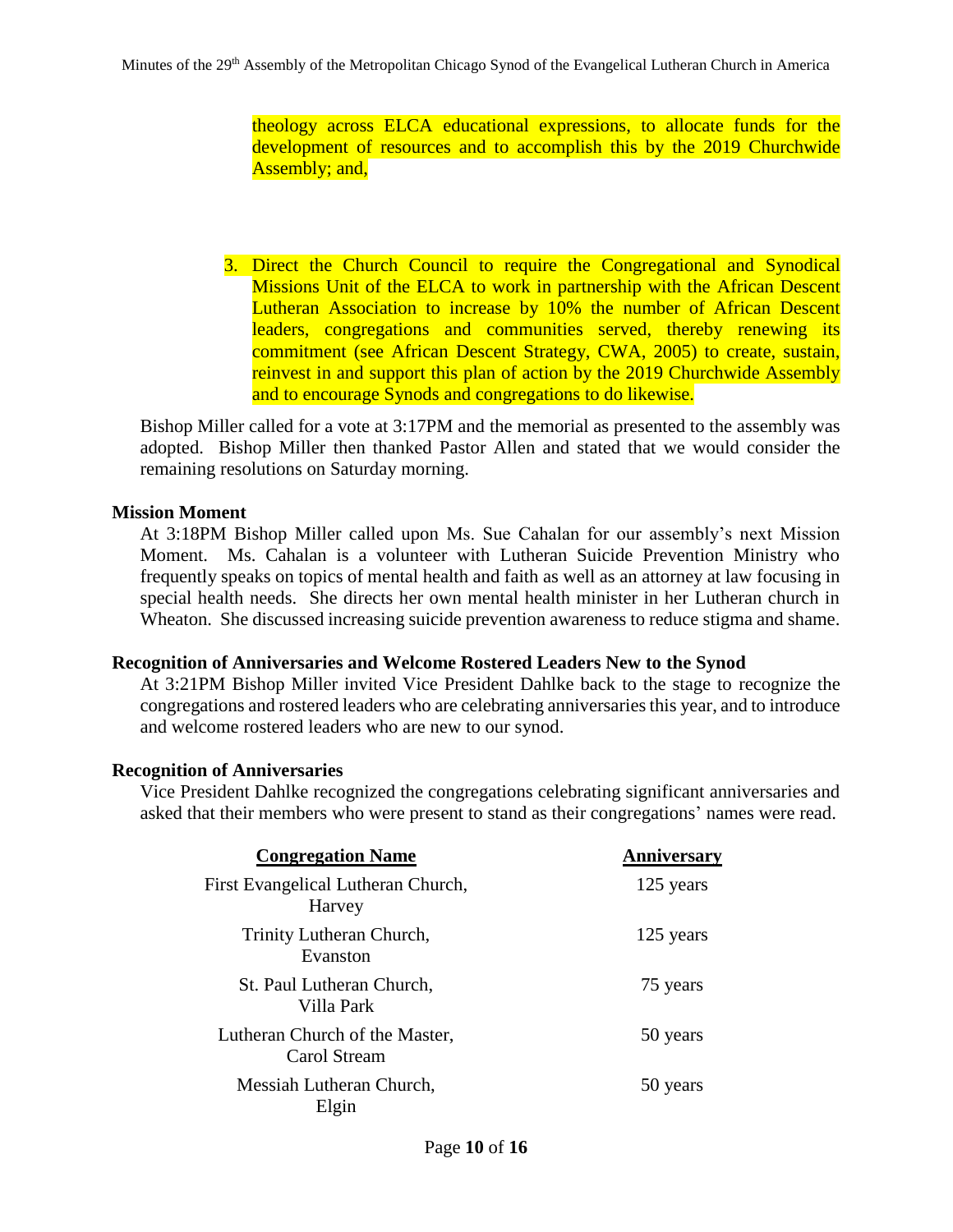| Living Christ Lutheran Church, | 50 years |
|--------------------------------|----------|
| <b>Hanover Park</b>            |          |

When all the names had been read, Bishop Miller invited assembly to acknowledge the congregations with applause.

At 3:22PM Vice President Dahlke then recognized the rostered leaders of our synod who are celebrating significant anniversaries and mentioned that they had been honored at a luncheon on May 11, 2016, at Marcello's Restaurant in Chicago at which time they were presented with a certificate. She introduced those leaders and asked that they stand and be recognized.

| <b>Rostered Leader</b>       | <b>Anniversary</b> |
|------------------------------|--------------------|
| Rev. James Christensen       | 65 years           |
| <b>Rev. Donald Balster</b>   | 60 years           |
| Rev. Donald Bravin           | 60 years           |
| <b>Rev. Herbert Carlmark</b> | 60 years           |
| <b>Rev. Walter Hamester</b>  | 60 years           |
| Rev. Arnold Lack             | 60 years           |
| Ms. Olive Hanson             | 60 years           |
| Rev. Glenn Bergmark          | 55 years           |
| Rev. Robert Hereth           | 55 years           |
| Rev. Gerald Nelson           | 55 years           |
| Rev. Robert Shaner           | 55 years           |
| Rev. Willard Wagner          | 55 years           |
| Rev. Donald Hallberg         | 50 years           |
| Rev. Shun-Lian Hsie          | 50 years           |
| <b>Rev. Richard Kaeske</b>   | 50 years           |
| Rev. Karl Reko               | 50 years           |
| Rev. Anton Weber             | 50 years           |
| Rev. Lawrence Wick           | 50 years           |
| Rev. Richard Grudt           | 25 years           |
| Ms. Wanda Krentz             | 25 years           |
| Rev. Gregory Moser           | 25 years           |
| Ms. Ellen Schnack            | 25 years           |
| Rev. Donald Wink             | 25 years           |

When all the names had been read, Bishop Miller invited assembly to acknowledge these individuals with applause.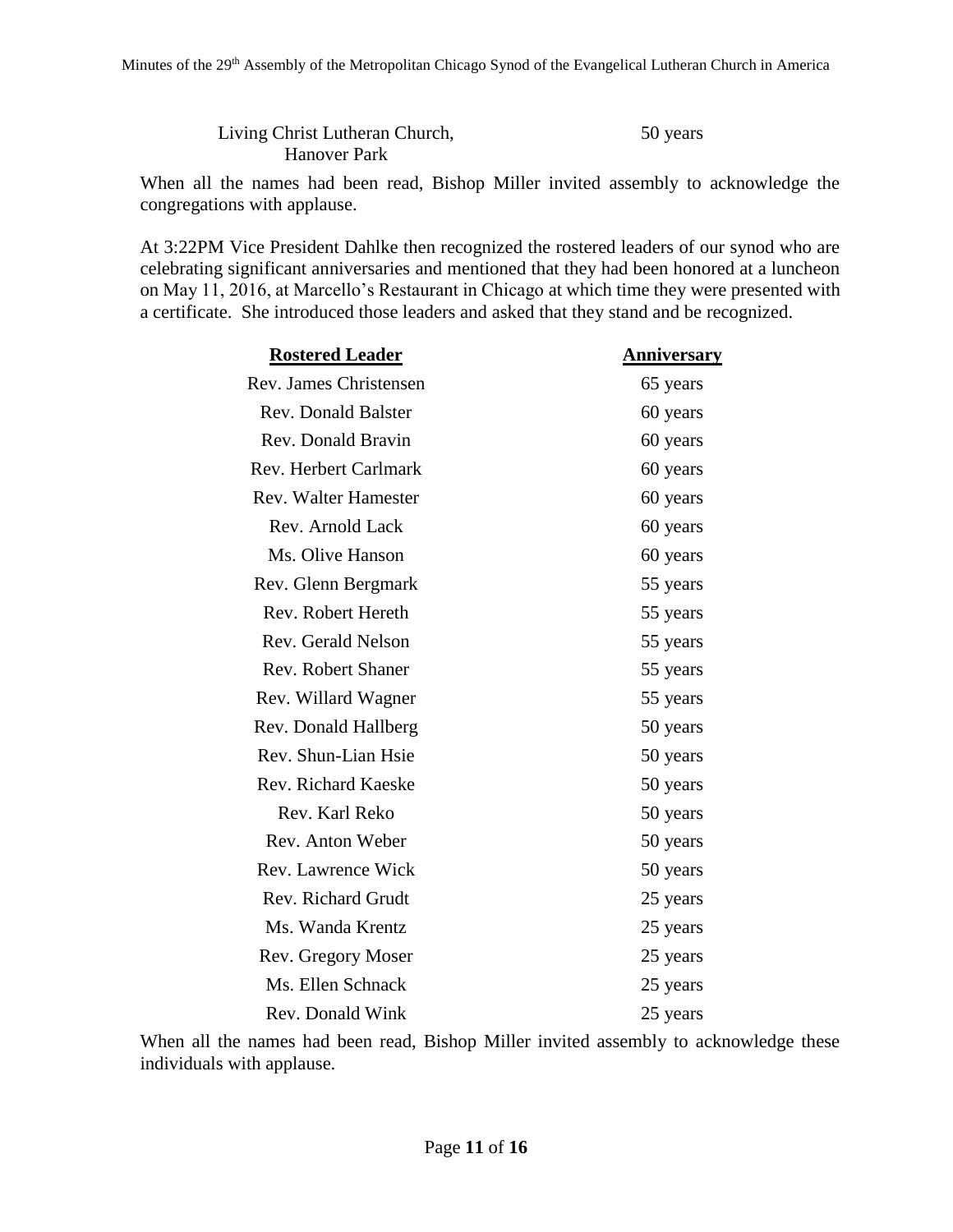At 3:24PM Vice President Dahlke then recognized the rostered leaders who are new to our synod during the past year. She introduced those leaders and asked that they stand and be recognized.

| <b>Rostered Leader</b>       | <b>Congregation</b>                                                                      |
|------------------------------|------------------------------------------------------------------------------------------|
| Rev. Benjamin Adams          | Pastor,<br>Holy Trinity Lutheran Church, Chicago                                         |
| Rev. Donald Bravin           | <b>Retired Pastor</b>                                                                    |
| Rev. Amy Gillespie           | Pastor,<br>Holy Trinity Lutheran Church, Lombard                                         |
| Rev. Sally Hanson            | <b>Associate Pastor</b><br>Holy Cross Lutheran Church, Libertyville                      |
| Rev. Marrion Johnson         | Pastor,<br>Come Alive Ministry of Faith, Chicago                                         |
| Rev. Vickie Johnson          | Pastor<br>St. Thomas Lutheran Church, Chicago                                            |
| <b>Tracy McClure</b>         | <b>Associate in Ministry</b><br>Christ Lutheran Church, Palatine                         |
| Rev. David Lyle              | Pastor,<br>Grace Lutheran Church, River Forest                                           |
| <b>Billie Navarro</b>        | Retired Associate in Ministry                                                            |
| Rev. Roberto Navarro         | <b>Retired Pastor</b>                                                                    |
| Rev. Kwame Pitts             | Pastor<br>Redeemer Lutheran Church, South Holland                                        |
| Rev. Carl Rabbe              | Pastor,<br>United by Faith Lutheran Church, Evergreen Park                               |
| Rev. Dana Schroeder          | <b>CPE Supervisor and Chaplain</b><br>Advocate Good Samaritan Hospital, Downers Grove    |
| Rev. Kyle Severson           | Pastor,<br>Lutheran Church of St. Philip, Glenview                                       |
| Rev. Paula Stecker           | <b>Interim Pastor</b><br>Calvary Lutheran Church, Chicago                                |
| <b>Rev. Harvard Stephens</b> | Pastor to the Community and Dean of the Chapel<br>Lutheran School of Theology at Chicago |
| Rev. Linda Thurston          | Pastor,<br>Christus Victor Lutheran Church, Elk Grove Village                            |
| <b>Rev. David Walters</b>    | <b>Associate Pastor</b><br>Holy Cross Lutheran Church, Wheaton                           |
| Rev. Christine Webb          | Pastor<br>St. Mark Lutheran Church, Mount Prospect                                       |
|                              |                                                                                          |

Page **12** of **16**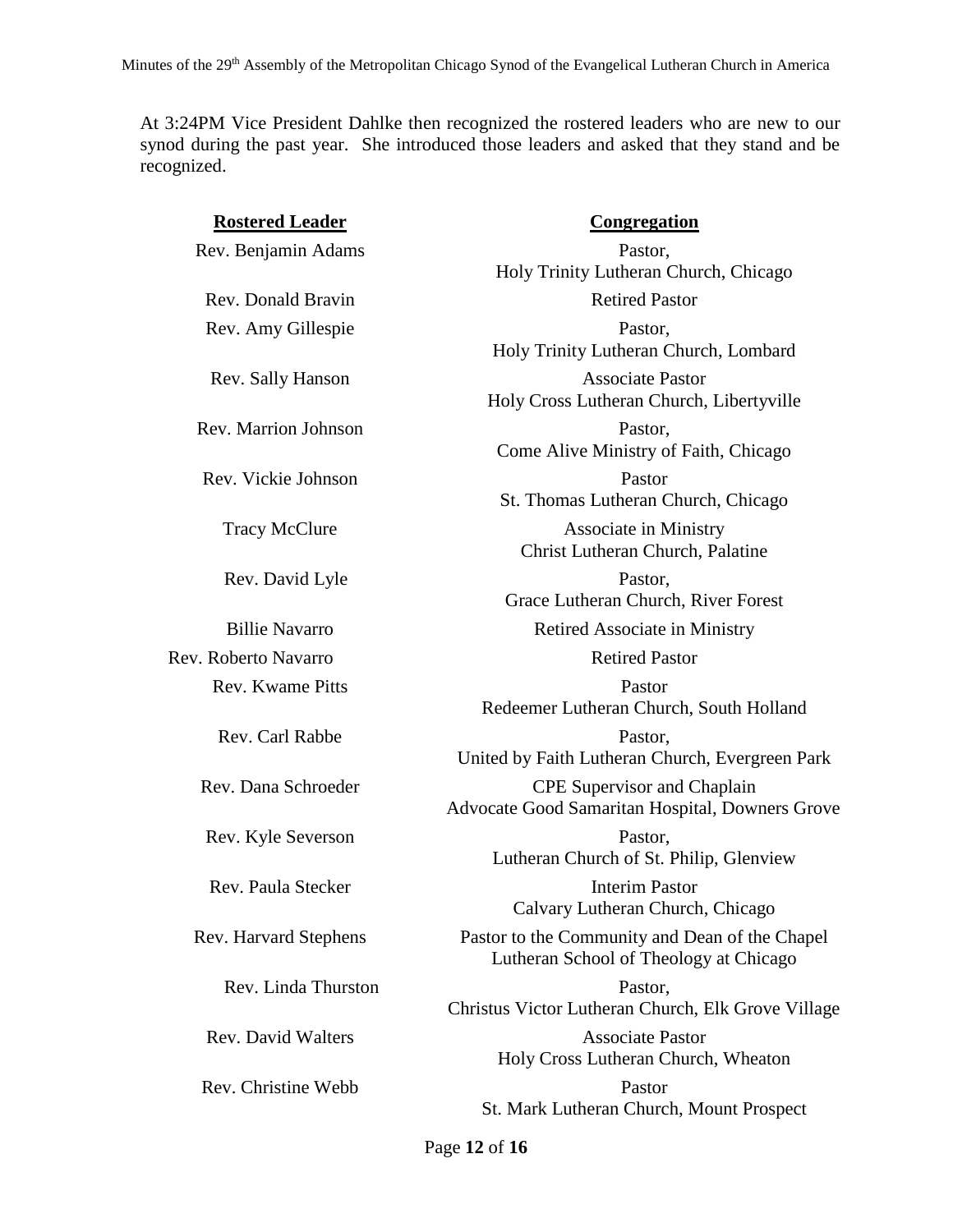| David Webb | Diaconal Minister                        |
|------------|------------------------------------------|
|            | St. Mark Lutheran Church, Mount Prospect |

Christine Yucha Diaconal Minister Recruiter, Lutheran School of Theology at Chicago

When all the names had been read, Bishop Miller invited the assembly to acknowledge these individuals with applause.

#### **Announcements**

At 3:26PM Bishop Miller asked Rev. Alex LaChapelle for announcement. The assembly then transitioned to the second session of hearings and workshops. Bishop Miller announced that following the workshops and hearings that the assembly would be in recess until Saturday morning at 8:30AM.

#### **Evening Worship**

After the hearing and workshops, at 5:00PM the Assembly gathered in the worship area for a Celebration of the Holy Eucharist with Bishop Miller preaching and presiding at this service.

# **Plenary Session Four**

#### **Opening Worship**

The assembly reconvened at 8:34AM on Saturday for worship with morning devotions. When worship ended Bishop Miller called the fourth plenary session of the assembly to order at 9:01AM.

#### **Report of the Credentials and Courtesies Committee**

Bishop Miller then called upon the Rev. Ellen Arthur of the Credentials and Courtesies Committee to give their final report. Pastor Arthur reported that the total number of voting members registered as of 8:30AM Saturday was 447 with the number of voting members necessary for a quorum being 224. In addition there were 92 visitors and guests. Bishop Miller declared a quorum present and thanked the Pastor Arthur and the committee for their work.

#### **Consideration of the 2017 Synodical Budget**

At 9:02AM Bishop Miller declared that the 2017 budget of the Metropolitan Chicago Synod that was tabled the day before to allow for the "Forum on the Budget," was now before the assembly. Treasurer Yvette NewberryWhite came to the stage. Bishop Miller asked for questions or comments. Hearing none, Bishop Miller called for a vote on the 2017 budget and the budget was adopted at 9:03AM. He then thanked Treasurer NewberryWhite for her work and her dedication to our synod.

#### **Latino Strategy Update**

At 9:03AM Bishop Miller asked the Rev. Sandra Jones, chair of the Synod's Latino Ministry Strategy Implementation Team, to join him again on the stage and answer questions that may not have been addressed at the Hearing.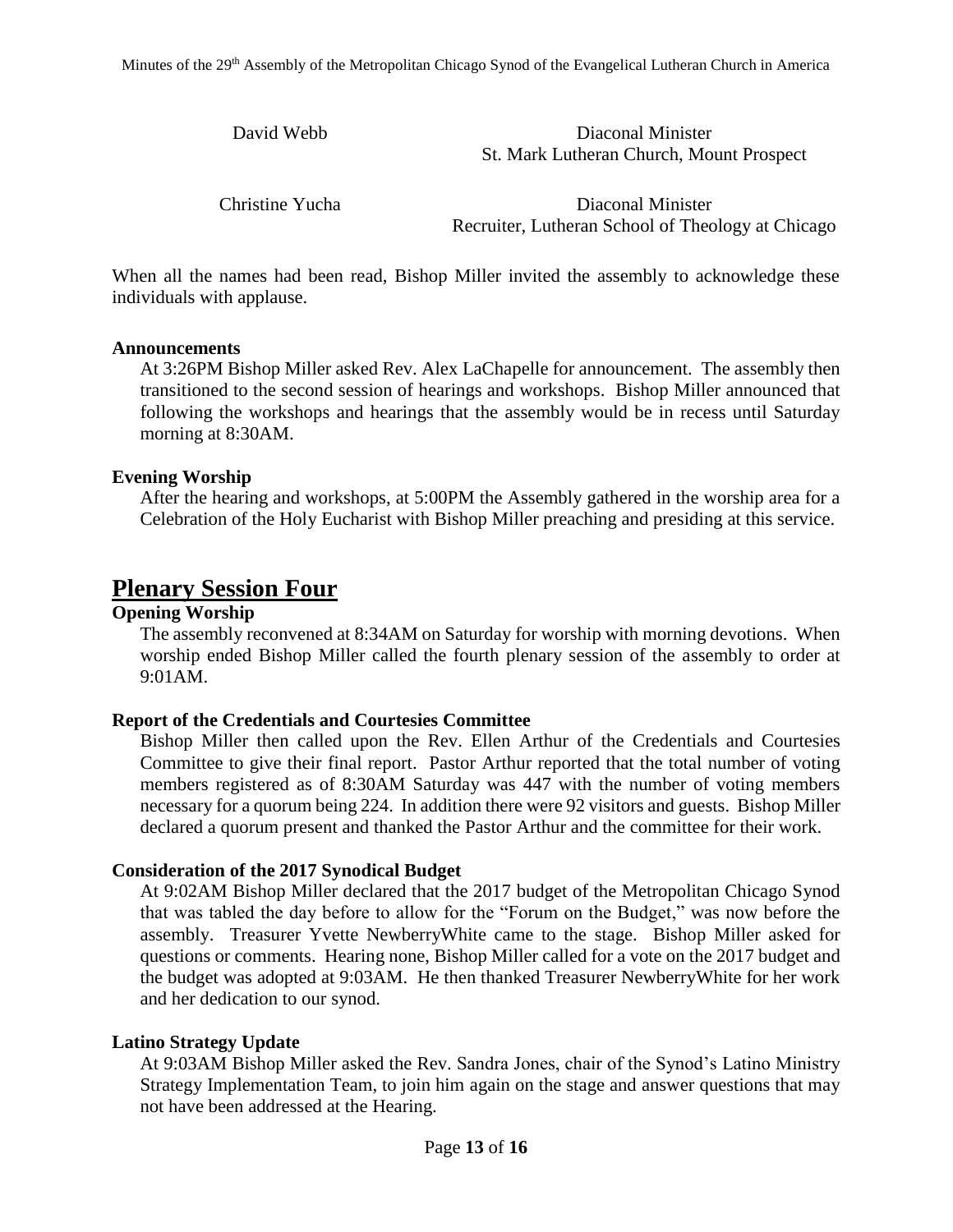Bishop Miller called for action to un-table the Latino Strategy Motion. He called for debate. There was none and the question was called for and the motion was adopted at 9:04AM.

#### **Mission Moment**

At 9:04AM Bishop Miller invited Rev. Ben Adams, assistant pastor at Holy Trinity Lutheran Church and a member of the Synod Antiracism Team, to present today's first Mission Moment. He spoke on the antiracism work being done at Holy Trinity Lutheran Church, Chicago.

#### **Our Fifth Guest Speaker**

At 9:07AM Bishop Miller invited our fifth guest, the Rev. Dr. Jorge Morales, Conference Minister in the Illinois Conference of the United Church of Christ.

#### **Mission Moment**

At 9:33AM Bishop Miller invited Ms. Maggie Paulson, a member of Gloria Dei Lutheran Church, Northbrook, to the microphone. Her Mission Moment topic will be how the youth of her congregation organized their own Walk for Water event.

#### **Report of the Bishop**

At 9:36AM Bishop Miller relinquished the chair of the assembly to Vice President Nan Dahlke in order to give his report. At 10:23AM Vice President Nan Dahlke returned the chair to Bishop Miller.

#### **A Refreshment Break**

At 10:23AM Bishop Miller invited the Assembly to take a fifteen-minute break for refreshments.

#### **Report of the Committee on Reference and Counsel**

At 10:46AM Bishop Miller called the assembly back to order and invited the Rev. Erin Clausen, a member of the synod council, to lead the assembly in prayer prior to consideration of resolutions coming before the assembly. Bishop Miller then announced that the next action of the assembly would be to consider resolutions presented by the voting members to this gathering. He again invited the Rev. Sue Allen, chair of the committee on reference and counsel, back to the stage to present the remaining resolutions for consideration and debate by this year's assembly.

The Rev. Sue Allen then read the resolved portions of resolution **02-16 - Resolution to Reactivate Lutheran Advocacy Illinois** and moved and recommended its adoption. Bishop Miller then called for debate on the resolution at 10:48AM.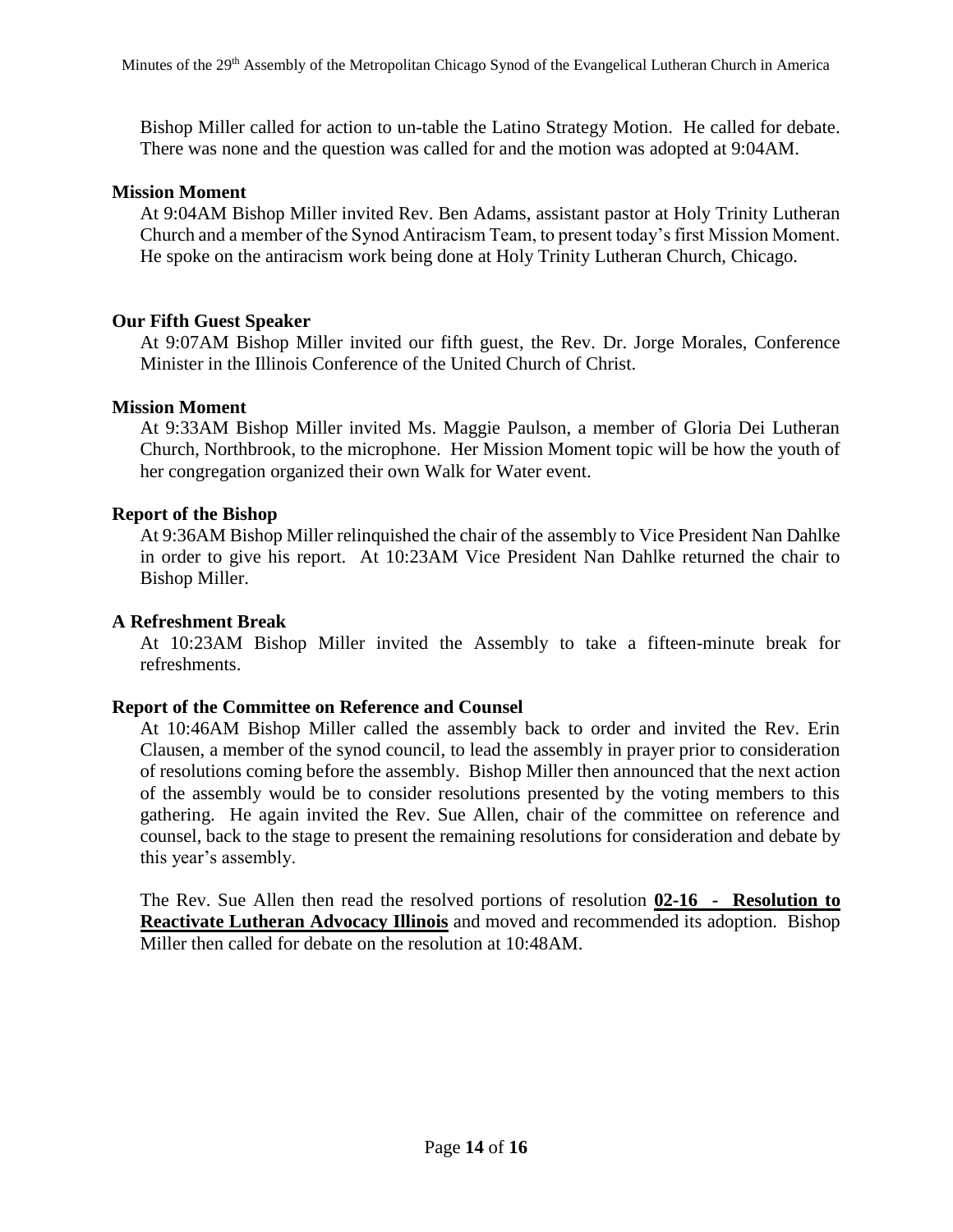#### 02-16 - **Resolution to Reactivate Lutheran Advocacy Illinois**

- WHEREAS, in its first social statement approved in 1991, "The Church in Society: A Lutheran Perspective," the Evangelical Lutheran Church in America (ELCA) committed to "work with and on behalf of the poor, the powerless and those who suffer, using its power and influence with political and economic decision-making bodies to develop and advocate policies that seek to advance justice, peace and the care of creation;" and
- WHEREAS, the liturgy for the Affirmation of Baptism describes the faith practices that grow out of our baptism (Evangelical Lutheran Worship, page 236) including the intent to strive for justice and peace in all the earth;" and
- WHEREAS, staffing of Lutheran Advocacy-IL was supported by Lutheran Social Services of Illinois (LSSI) until February 2016 when the position of Director of Governmental Relations was eliminated due to the organization's restructuring and because the employee in this LSSI position also served as the Director of Lutheran Advocacy-Illinois, Lutheran Advocacy-IL has become inactive, and
- WHEREAS, ELCA Advocacy maintains an active State Public Policy Office network and will work with and support synods in their efforts to engage in public policy; therefore be it
- RESOLVED, that a task force of laypeople and clergy with knowledge and experience in advocacy be established by the bishop's office to ensure that a voice for public policy in Illinois is established. In order to ensure a unified voice with the other synods in Illinois, the task force is to seek a working relationship with those synods. The task force is to report its findings/progress/recommendations to the bishop's office in time for the fall council meeting.
	- At 10:51AM a vote was taken after discussion and the motion was adopted.

At 10:52AM Bishop Miller addressed the concerns and problems with **Resolution 01-16 Support for Persecuted Churches**. Because of the concerns inherent in this resolution the Reference and Counsel Committee recommended that this resolution be ruled "Out of Order." Following their recommendation he declared Resolution 01-16 "Out of Order". Hearing no objections the assembly moved on to the next item of business. Bishop Miller again thanked Pastor Allen and the members of the Reference and Counsel Committee for their work, dedication, and assistance with resolutions and the business of this year's assembly.

#### **Report of the ELCA Representative**

At 10:55AM Bishop Miller welcomed our Churchwide Representative, the Rev. Rafael Malpica Padilla, who brought us the report of the ELCA. Pastor Malpica Padilla serves as the Executive Director for the Global Mission Unit of the ELCA. In this capacity, he oversees the ELCA's worldwide program, which gives expression to the accompaniment model for mission through the deepening of relationships and cooperation with Lutheran churches in approximately 90 countries. Pastor Malpica Padilla gave his report.